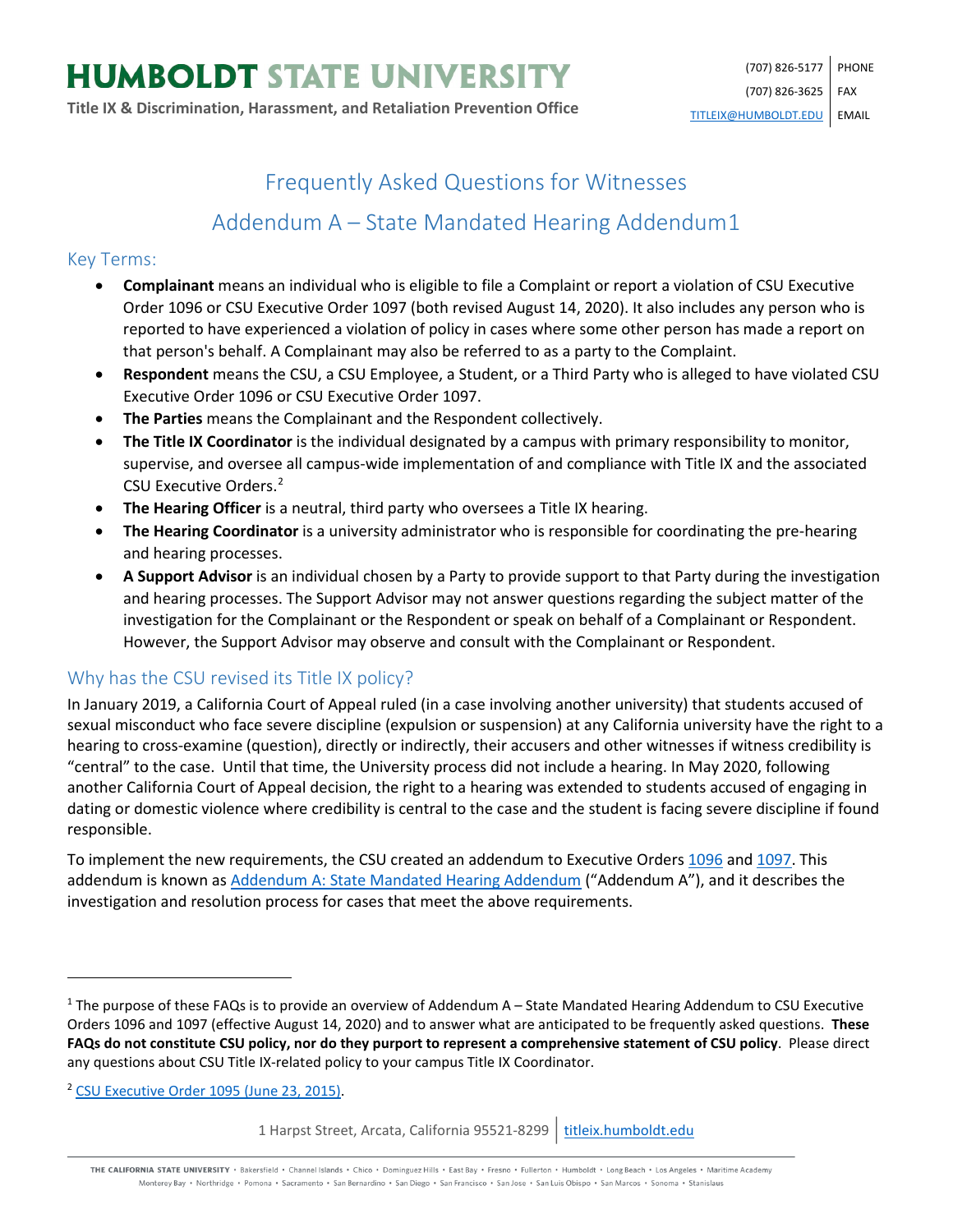# What kinds of cases are handled under Addendum A?

The revised policy applies only to certain cases that meet the following three criteria:

- Student (Respondent) is accused of Sexual Misconduct, or Dating or Domestic Violence as defined by Executive Orders (EOs) 1096/1097 (Revised August 14, 2020);
- Student accused of Sexual Misconduct, or Dating or Domestic Violence faces suspension or expulsion; and
- The credibility of the accuser (Complainant) or other witnesses is central to a determination of whether the accused student engaged in Sexual Misconduct, or Dating or Domestic Violence.

#### How do these changes affect me?

If you are interviewed as a witness as part of an investigation under Addendum A, you may be asked to later attend a hearing to answer questions.

#### What is a hearing?

A hearing is a meeting that occurs once an investigation under Addendum A has finished and during which an independent Hearing Officer listens to the witnesses, including the Complainant and the Respondent, and analyzes the evidence. The Hearing Officer asks questions (including questions proposed by the Complainant and Respondent) of the witnesses and decides about whether the Executive Order was violated.

### I already gave my statement to the Investigator, and they took notes – why do I have to attend a hearing?

The new requirements mean that the parties (the Complainant and Respondent) to a case that meets the three criteria above must have an opportunity to ask questions in a live hearing of each other and any other witness who provided a statement during the investigation where that witness's credibility is central to the case. The Hearing Officer may also ask a witness questions of their own. The Complainant and Respondent will not ask you their questions directly. Instead they will submit their questions to the Hearing Officer in writing, and the Hearing Officer will ask the questions.

## Will the Complainant and the Respondent know what I said during my interview with the Investigator?

Yes, all evidence that is relevant to the allegations, including witness statements, must be provided to the Parties. We understand that it can be difficult to be asked questions about people who you know or work with, and who may even be your friends. You may be concerned that they will be upset with you for providing information. While we cannot control how other people feel, we can prohibit people taking negative action toward you based on those feelings ("retaliation") that interfere with your ability to work or continue with your education. CSU Executive Order 1096 and CSU Executive Order 1097 prohibit retaliation against anyone who files a complaint or assists or participates in a policy-related investigation/proceeding. This means that a Complainant, Respondent, or anyone else, is prohibited from taking negative action against you as a result of your participation as a witness. Please discuss any concerns you have about retaliation with the Title IX Coordinator and contact them immediately if you believe that you have been the target of retaliation. The Title IX Coordinator's contact information is provided on the final page of this document.

#### I heard that the new process involves cross-examination – what does this mean?

Cross-examination means asking questions of a witness (including the Complainant or Respondent) about the witness's statements or to assess credibility (i.e. believability). In the Addendum A hearing process, the Hearing Officer will "cross-examine" the other Party and witnesses. This means that the Complainant and Respondent will **not** be communicating directly with each other or witnesses, and such direct communication will not be permitted at any time during the hearing. This process of providing for "indirect" questioning by the Hearing Officer is intended to minimize anxiety for the participants in the hearing.

#### How will I know when and where the hearing will be?

Your campus Title IX Office will provide you with all the details of the hearing, including the date, time, and location of the hearing. This information will be sent to you in a communication called a "Notice of Hearing." The Notice of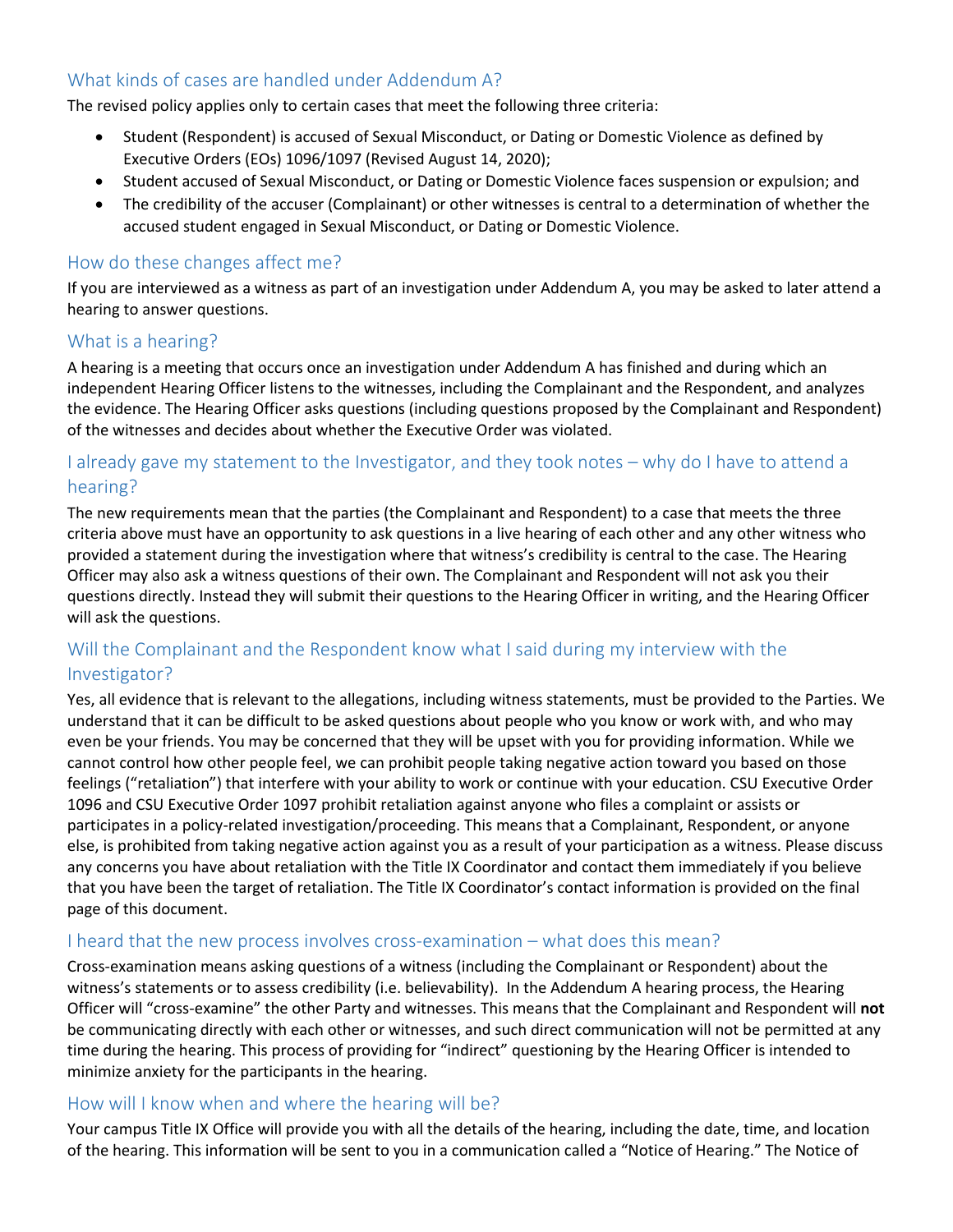Hearing should indicate how long you should make yourself available for the hearing (for example, whether you will need to be available for a few hours or for a full day). If you have any questions about the hearing, you should contact the Hearing Coordinator, who will usually be the person who sends the Notice of Hearing. The Hearing Coordinator is a university administrator who is responsible for coordinating the pre-hearing and hearing processes.

## What if I have class, practice, or work at the time of the hearing?

It is recommended that you consult your schedule as soon as you receive the Notice of Hearing, which tells you the date and time of hearing. The Hearing Coordinator can arrange reasonable accommodations, including an excused absence from class or practice to enable you to participate in the hearing. It is important that you communicate to the Hearing Coordinator your need for any accommodations as soon as possible.

If you have questions, or are concerned about attending the hearing, the Hearing Coordinator is available to talk to you and answer any questions you may have.

### Where will the hearing take place?

The hearing will be conducted using videoconferencing technology unless circumstances are such that videoconferencing would not be appropriate. The University will utilize technology to ensure that the Complainant and Respondent will be able to simultaneously see and hear all of the proceedings and statements made (including yours) during the hearing.

If the hearing will take place on-campus, it will usually be in a conference room or similar location. Please review the Notice of Hearing that was sent to you to make sure you know where the hearing you are attending will be held.

### What if I am far from my campus at the time the hearing will be held?

In most instances, the hearing will take place using videoconferencing technology, which means you can participate from any private space of your choice. Therefore, you do not need to be close to the campus.

If you will be participating in the hearing from another state or from outside the United States, please inform the Hearing Coordinator so that they can consider any time differences in preparing everyone for the hearing.

If the hearing is taking place on campus with other participants physically present (rather than by videoconference) and you will not be in the local area at the time the hearing is scheduled for, it may be possible for you to participate via videoconference. Please contact the Hearing Coordinator as soon as possible to discuss these arrangements.

#### Do I have to be in the same room as the Complainant and Respondent?

No, the hearing will usually take place using videoconferencing technology (unless circumstances are such that videoconferencing would not be appropriate), which means that you can participate in the hearing from wherever you choose, although you should try to ensure that you have a private space from which you can participate.

If the hearing is taking place on campus with other participants physically present, but you do not want to be in the same room with a person involved in the complaint, please discuss your request with the campus Hearing Coordinator in advance of the hearing so that special arrangements can be made.

#### What does a private space mean and why does that matter?

The issues that are discussed during a hearing can be very sensitive and personal for everyone involved. Therefore, it is important that you are able to participate from a location that is quiet and where other people will not be in the same room as you. You might also consider using headphones to further increase your privacy and that of others involved in the hearing. If you are concerned that you will not have a private space for the hearing, please contact the Hearing Coordinator as soon as possible.

# What if I do not have access to technology for videoconferencing or I do not have a private space from which I can participate?

Please discuss these concerns with the Hearing Coordinator, who can make arrangements to ensure that you can fully participate in the hearing.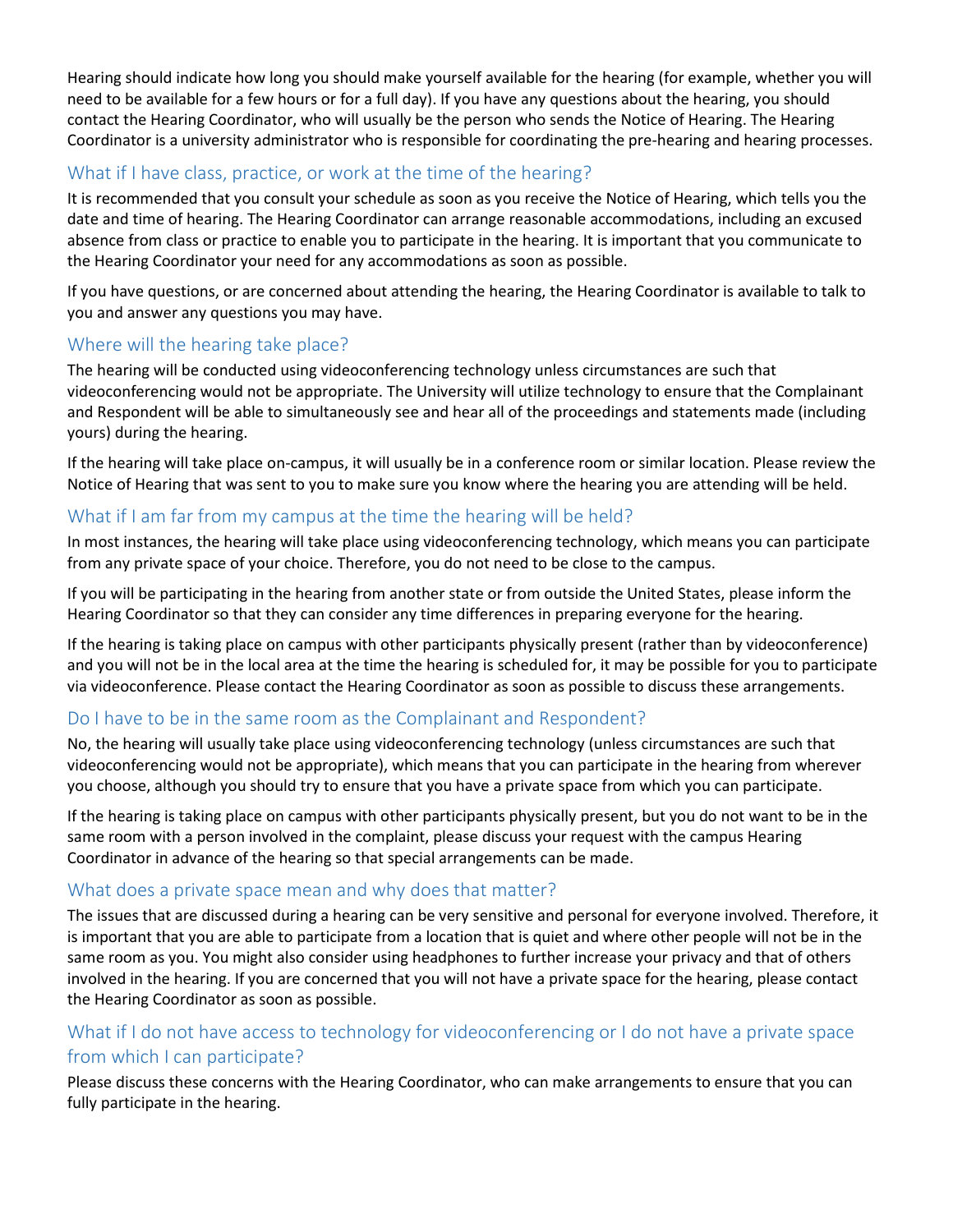### How long will the hearing take?

It depends. A hearing will usually be scheduled for at least one full day but as a witness, you will only be expected to participate when it is your turn to answer questions. The Notice of Hearing should indicate how long you should plan to be available for when participating in the hearing. Since it can be difficult to predict exactly how long it will take to hear each witness, including the Complainant and Respondent, it may sometimes be necessary for you to wait a while until it is your turn to participate in the hearing. We understand that your time is important and your flexibility in this regard is much appreciated.

#### What if I need accommodations for a disability during a hearing?

Please let the Title IX Coordinator or Hearing Coordinator know as soon as possible if you require reasonable accommodations for a disability to enable you to fully participate in the hearing.

### What if I don't want to participate in the hearing?

Witness participation is an important part of the process, so we appreciate your cooperation in attendance at the hearing. If a witness does not attend the hearing, the Hearing Officer might not be able to rely on what that witness told the Investigator (even if it is described in the investigation report) because the witness will not be available to answer questions about those statements. While the outcome of the hearing does not rest on your statement alone, your non-participation may impact the Hearing Officer's ability to make a fully informed decision.

It is also important to know that if you are a witness and do not attend the hearing as requested, you may be subject to discipline (as a student or employee).

If you absolutely cannot attend the hearing for some reason, it is important that you communicate this to the Hearing Coordinator as soon as possible. If you have questions, or are concerned about attending the hearing, the Hearing Coordinator is available to talk to you and answer any questions you may have.

#### Who else will be present at the hearing?

The hearing will be "closed" – this means that only those who need to be present will be part of the hearing. Who is present may vary depending on the circumstances; however, usually the following individuals will be present:

- Hearing Officer;
- Complainant;
- Respondent;
- Support Advisor and Support Person for Complainant;
- Support Advisor and Support Person for Respondent;
- Title IX Coordinator;
- Title IX Investigator (if not also the Title IX Coordinator);
- Hearing Coordinator;
- Student Conduct Administrator;
- An administrator from the CSU Chancellor's Office;
- Witnesses (who will only be present during the part of the hearing that is relevant to their statement).

Sometimes, it may be necessary to have additional people present, such as an information technology employee to assist with technology.

#### What will the hearing be like?

The hearing is a meeting at which the Hearing Officer listens to the witnesses, including you, and the Complainant and the Respondent, and analyzes the evidence. The Hearing Officer will ask questions of the Parties and witnesses and decides about whether the Respondent is responsible for the conduct as alleged. The Hearing Officer will oversee and guide the hearing.

During the hearing, the Hearing Officer will ask you questions. Your only job is to answer the questions truthfully. It is important to listen to the questions carefully, and ensure you understand the question before you answer. It is okay to ask the Hearing Officer to repeat the question if you do not hear or understand it the first time. However, if you